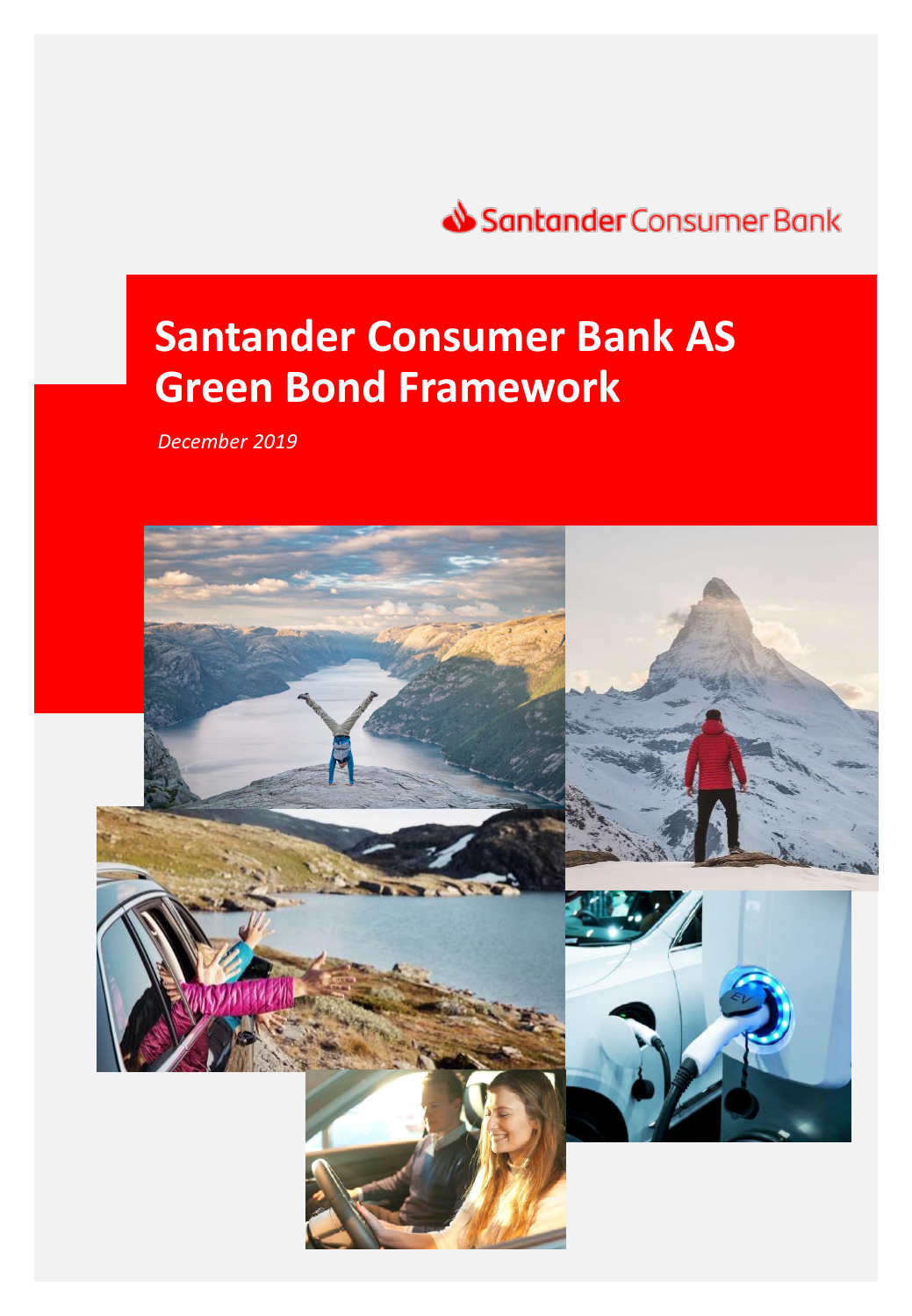## **Contents**

| 1. | Rationale                                                                      | $\overline{2}$ |
|----|--------------------------------------------------------------------------------|----------------|
|    | 1.1 Santander Consumer Bank AS                                                 | $\overline{2}$ |
|    | 1.2 Banco Santander and Santander Consumer Bank AS Corporate Responsibility    | 3              |
|    | 1.3 Contribution to the United Nations Sustainable Development Goals (UN SDGs) | 4              |
|    | 1.4 Basis of this Green Bond Framework                                         | 5              |
| 2. | Use of Proceeds                                                                | 6              |
| 3. | Process for Project Evaluation and Selection                                   | 7              |
|    | 3.1 Description of the Loan Evaluation and Selection process                   | 7              |
|    | 3.2 Environmental Exclusions                                                   | 8              |
| 4. | <b>Management of Proceeds</b>                                                  | 8              |
| 5. | Reporting                                                                      | 8              |
|    | 5.1 Allocation Reporting                                                       | 9              |
|    | 5.2 Impact Reporting                                                           | 9              |
| 6. | <b>External review</b>                                                         | 9              |
|    | 6.1 Pre-issuance verification                                                  | 9              |
|    | 6.2 Post-issuance verification                                                 | 9              |
| 7. | <b>Disclaimer</b>                                                              | 10             |
|    |                                                                                |                |

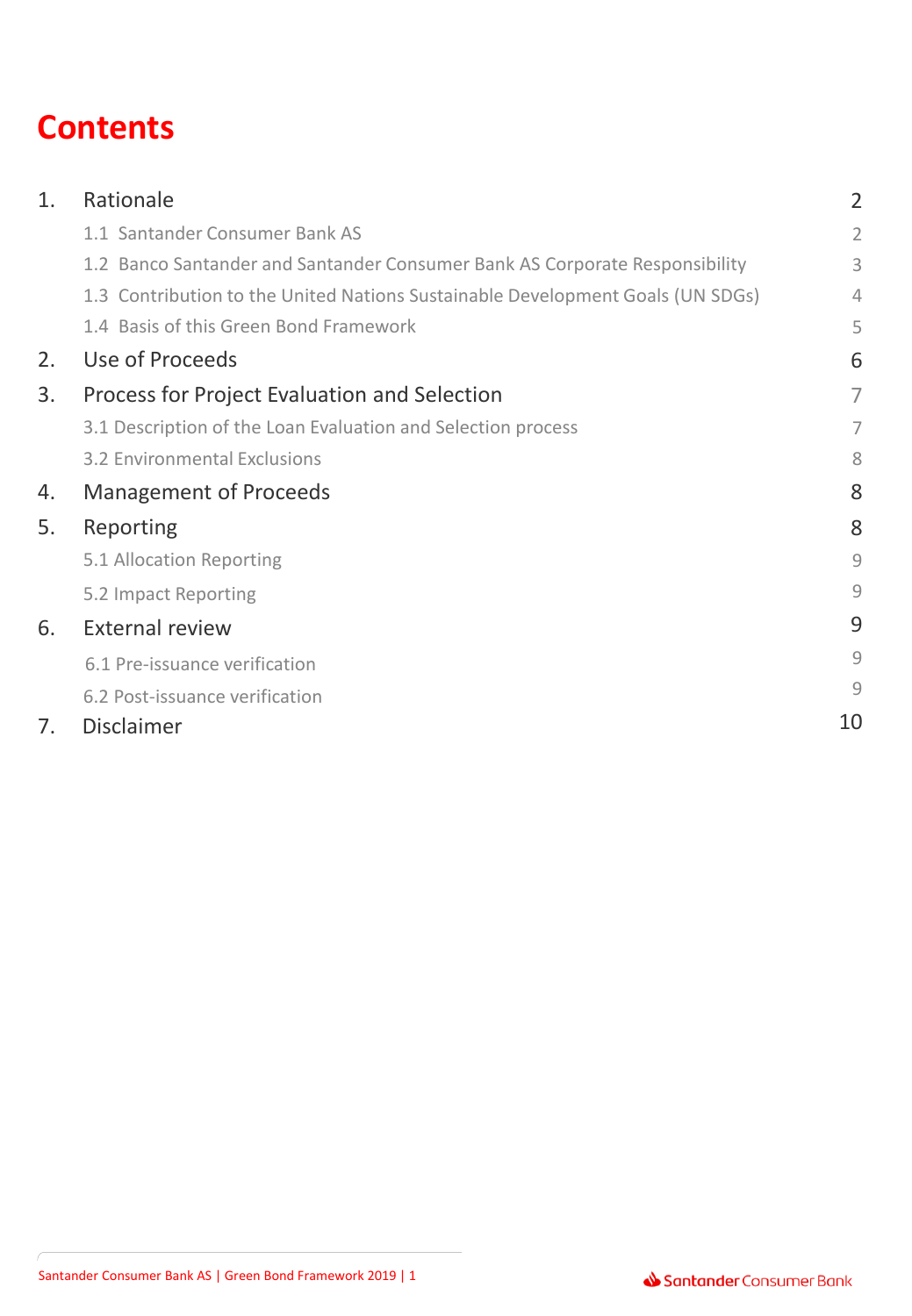## **1. Rationale**

## 1.1 Santander Consumer Bank AS

Santander Consumer Bank AS (SCB) is a Nordic bank with more than 1,500 colleagues in Sweden, Norway, Denmark and Finland, with a long history in the Nordics, and with global strength by being a part of Santander Consumer Finance SA, the consumer arm of Banco Santander, one of the largest financial groups in the world.



SCB is a leader in car and leisure finance; also offers credit cards, consumer loans and savings products. SCB retains a no. 1 position in the Norwegian, Danish and Finnish auto markets with a market share of approx. 23%, 21% and 34% and no. 4 position in Swedish auto market, with a market share of 9% respectively in Q3 2019. The figure below shows the portfolio and results by region<sup>1</sup> as of Q3 2019.



<sup>1</sup> Figures in NOK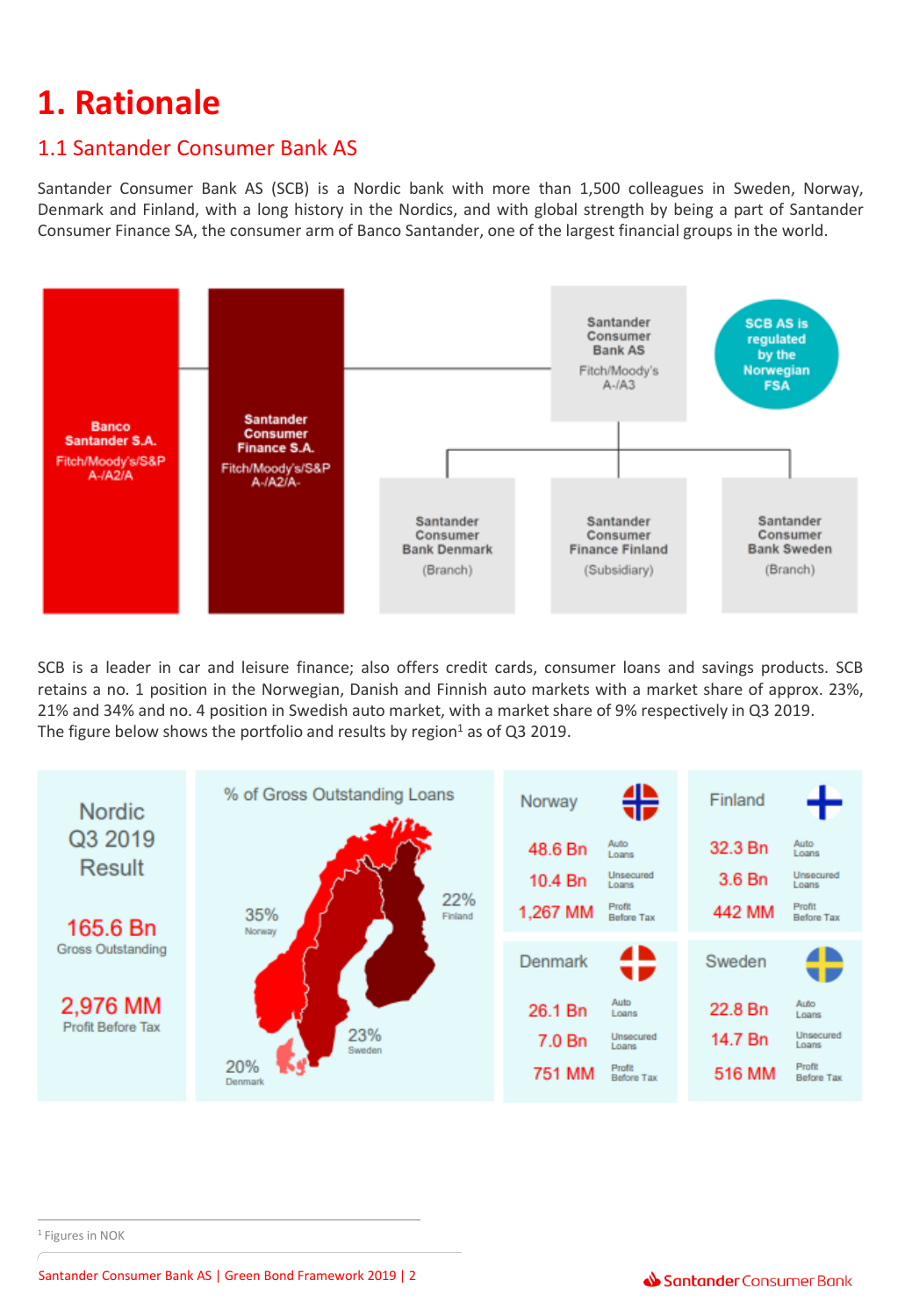### 1.2 Banco Santander and Santander Consumer Bank AS Corporate Responsibility

For Banco Santander, being sustainable implies doing business and, at the same time, contributing to the economic and social progress of the communities where it is present, taking into account its environmental impact while fostering stable relationships with its main stakeholders.

Banco Santander promotes access to banking along with social and financial inclusion, while contributing to the development of the communities where it operates and preserving the environment. The Group is firmly committed to the environment and the fight against climate change. This is reflected in various lines of action, such as the analysis of social and environmental risks in funding transactions and the development of products and services with a positive environmental impact. The bank also measures its internal environmental footprint.

Globally, Banco Santander's efforts towards responsible banking have been recognized by the 2019 Dow Jones Sustainability Index (DJSI), which has nominated Santander the most sustainable bank in the world.





SCB aims to act in a manner that is in line with the values of Banco Santander: *Simple*, *Personal* and *Fair*. The bank ensures the integration of ethical, social and environmental criteria in the development of its business, contributing to the economic and social prosperity of people and businesses in a responsible and sustainable way.

Next to embracing Banco Santander' Sustainability strategy and objectives, SCB is committed to sustainability imperatives strictly related to its lending activity. In fact, SCB is a leader in the financing of passenger vehicles in the Nordics and therefore assumes a relevant role in shaping the future of sustainable mobility at country level.

Transportation is one of the greatest environmental challenges we face, given that around a quarter of the global greenhouse gas emissions is due to the mobility of people and goods and that these emissions are projected to grow substantially in the future. Therefore, achieving low carbon transportation is central to sustainable development. In the 2030 Agenda for Sustainable Development, sustainable transport is mainstreamed across several SDGs and targets, especially those related to health, energy, economic growth, infrastructure, cities and human settlements. The importance of transport for climate action is further recognized under the UNFCCC and the transport sector will be playing a particularly important role in the achievement of the Paris Agreement, since close to a quarter of energy-related GHG emissions are due to transport and such emissions are projected to grow in the future.

As a responsible financial player, SCB intends to contribute to the economic, social and environmental progress of the communities in which it operates by supporting the transition towards zero carbon emission powertrains.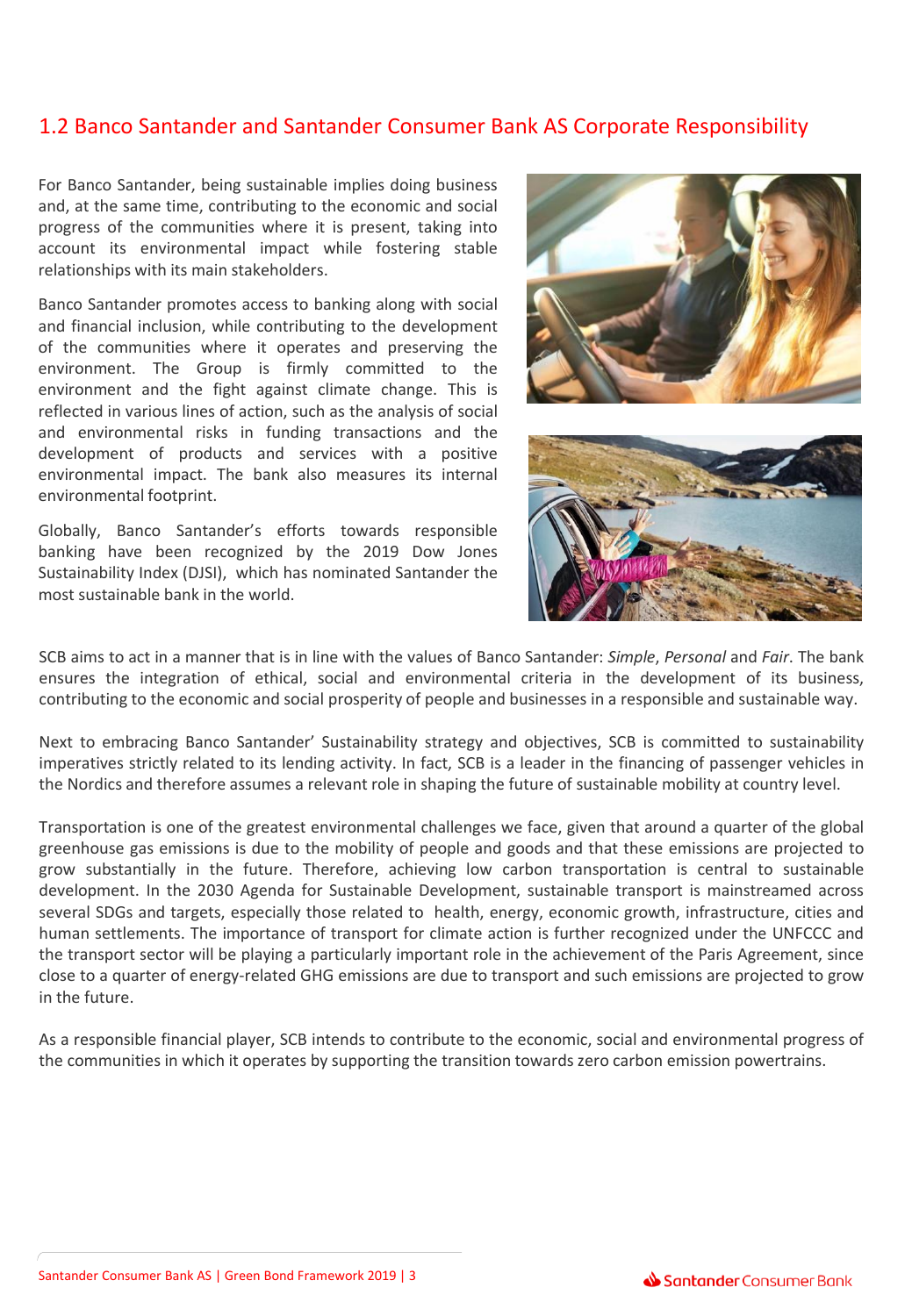### 1.3 Contribution to the United Nations Sustainable Development Goals (UN SDGs)

Through its business activity and community investment programs, Banco Santander contributes directly to the achievement of the United Nations Sustainable Development Goals ('SDGs'). To do so, Banco Santander maintains strategic alliances with numerous organizations and institutions and participates in multiple national and international initiatives. SCB contributes the most to the SDGs n. 3, 4, 7 and 13:



#### **Overview of highly relevant SDGs for SCB**

#### **GOAL 3: Ensure healthy lives and promote well-being for all**

Across the Nordics SCB supports people, events and organizations that encourages, inspires and invites a broad base of people to physical activity and camaraderie.

- In the Nordics, we partner the "**Team Rynkeby**", an international charity cycling team that raises money for children with critical illnesses. Likewise, we work with "**KræftensBekæmpelse**", the Danish Cancer Society. In addition to SCB being a major financial donor, our employees engage in a wide range of supporting activities.
- In Norway, we have partnered with the Football Association to engage kids from 6 to 10 in 3v3 soccer tournaments – an inclusive sports variety where every team member is part of the active play and everyone gets equal playing time.
- Internally the bank promotes and develops initiatives to support health and wellbeing for all employees, and supports a wide range of activities, health insurance and extended wellness grants. Some examples include free access to in-house training facilities, organized sports activities, health insurance and extended wellness grants.
- Also focusing on Sustainability in humans by addressing health and inclusion topics increasingly important for society at large - with the health movement in Sweden "En Svensk Klassiker – #MinKlassiker". The initiative aims to inspire and motivate people to a healthier lifestyle. Ordinary people with different obstacles and life situations are coached to make a change into a healthier and more active lifestyle.

#### **GOAL 4: Ensure inclusive and equitable quality education and promote lifelong learning opportunities for all**



- Right To Play plays for change in five key areas: quality education, gender equality, health & well-being, child protection and peaceful communities. It partners with Ministries of Education and local organizations to incorporate play-based learning into the education system, allowing more children to rise.
- The partnership with Right To Play for us means something more than contributing financially. We actively participate involving employees and partners contributing with certain initiatives such as: a running calendar where the starting fee of the races goes to this organization, a bike campaign in connection with "Tour des Fjords" and even a project which some employees attended in Ethiopia to participate in the local work.



**OUALITY FDUCATION**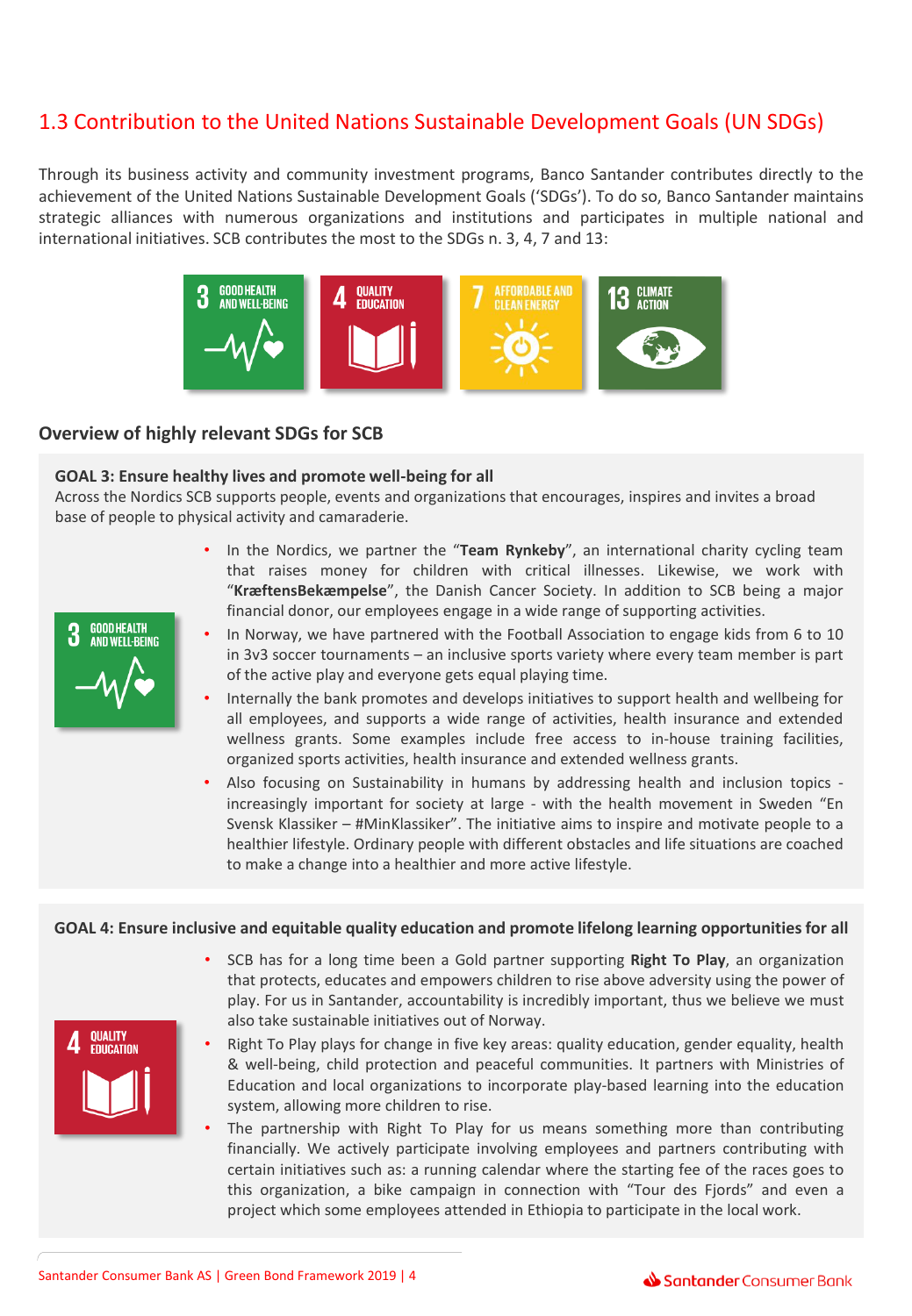### **Overview of highly relevant UN SDGs for SCB**

#### **GOAL 7: Ensure access to affordable, reliable, sustainable and modern energy**



- We engage in collaborations to innovate new and more environmental friendly mobility solutions, and we add the commercial strength to bring them to the market. Through our core business we contribute to reduce greenhouse gas emissions from transport. Currently, 80% of SCB loans are auto related and we are the market leader in auto financing across the Nordics. We have a crucial role in renewing the car park, retiring old petroleum fueled cars and replacing them with newer cars with lower or no emissions by helping people and businesses finance new cars.
- In 2013 Santander pioneered the All-in-One product suite in Finland, speeding up renewal of one of the oldest car parks in Europe. This product was further developed in 2019 to allow customers for moderate cost to compensate for Co2 emissions as the first Green finance product in Finland.
- We developed the IT solution to enable online sales of the all-electric Nissan Leaf, helping it to be last year's single most sold car model in Norway.

#### **GOAL 13: Take action to combat climate change and its impacts by regulating emissions and promoting developments in renewable energy**



- Since 2018, SCB has partnered with CHOOOSE, a global leader in retiring carbon credits and a platform for climate action, battling the core problem of climate change: emissions from big polluters. "Offsetting" is the process by which an individual or organization compensates for their greenhouse gas emissions by buying climate credits. Once all of our emissions have been offset, we can say that we are climate neutral.
- With CHOOOSE we seek the status of climate positive, offsetting even more than our own emissions. The money spent on carbon credits goes directly to funding the best sustainable projects worldwide, primarily UN-regulated clean energy projects in developing countries such as solar power project in India.
- SCB has been certified as "Miljøfyrtårn" since 2009, meaning that we are compliant with all requirements regarding health, environment and safety, procurement, transportation, waste handling and energy consumption.
- Educating employees on sustainability through internal campaigns and seminars.

### 1.4 Basis of this Green Bond Framework

In line with SCB's sustainability objective of advancing low-carbon emission mobility, SCB has established this Green Bond Framework under which the Bank intends to issue Green Bonds to finance and / or refinance loans for low-carbon emission passenger vehicles.

By issuing Green Bonds, SCB intends to align its funding strategy with its sustainability strategy and objectives, by contributing to advancing the Clean Transportation ICMA Green Bond Principle. In addition, SCB aims to contribute to the development of the green bond market and to the growth of impact investing linked to the UN Sustainable Development Goals (UN SDGs), given that the Eligible Green Bond Categories under this Framework are aligned with specific UN SDGs. Lastly, Green Bonds will help to diversify SCB's investor base and broaden dialogue to existing investors.

<sup>2</sup> https://www.icmagroup.org/green-social-and-sustainability-bonds/green-bond-principles-gbp/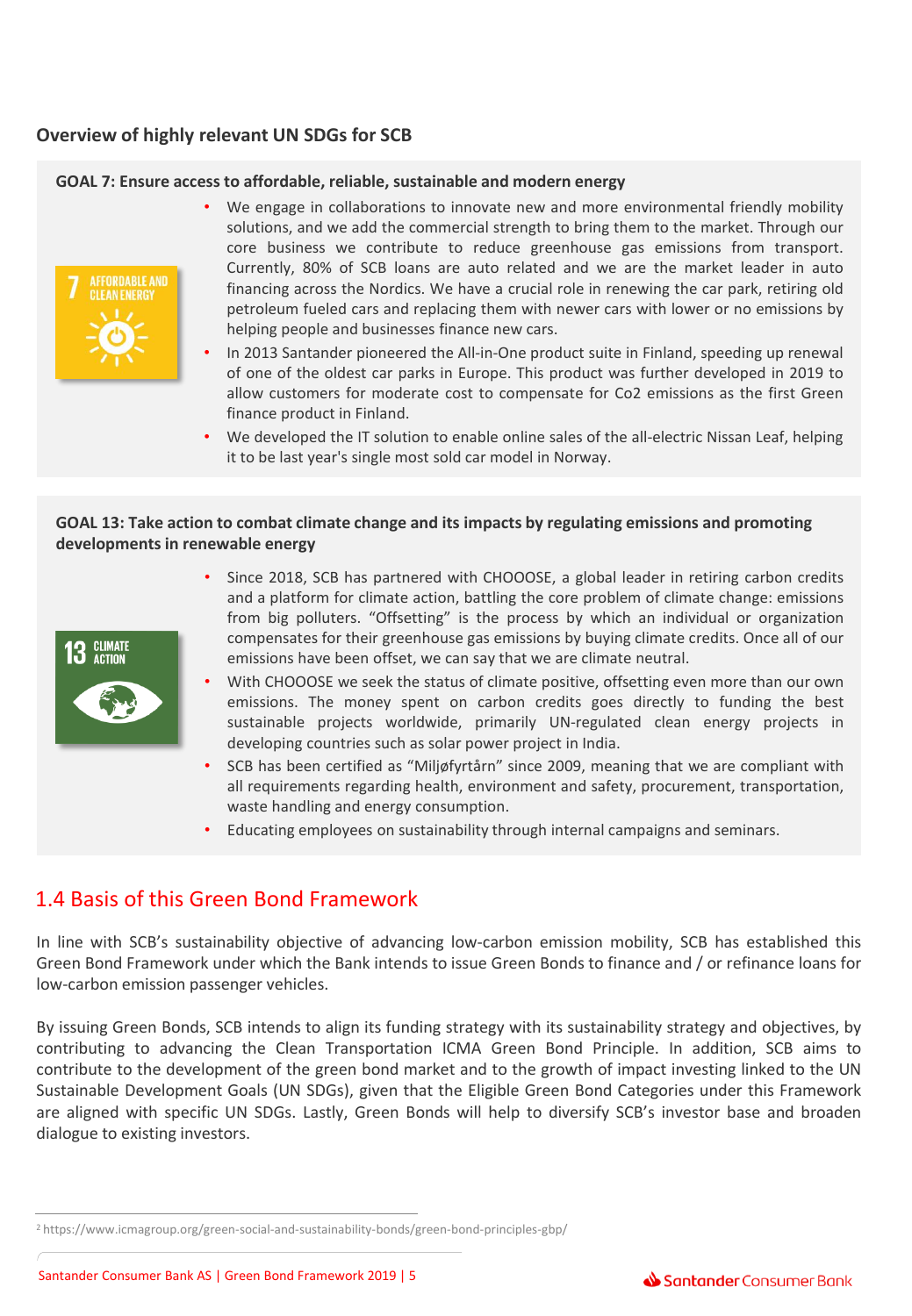The ICMA Green Bond Principles<sup>2</sup> are a set of voluntary guidelines that recommend transparency, disclosure and promote integrity in the development of the green bond market by clarifying the approach for issuing a green bond. In alignment with the ICMA Green Bond Principles (GBP) 2018 edition, SCB's Green Bond Framework is presented through the following key pillars:

- 1. Use of Proceeds
- 2. Process for Project Evaluation and Selection
- 3. Management of Proceeds
- 4. Reporting

For each Green Bond issued, SCB asserts that it will adopt (i) Use of Proceeds; (ii) Project Evaluation and Selection; (iii) Management of Proceeds; and (iv) Reporting, as set out in this framework. The SCB Green Bond Framework follows the recommendations of the Green Bond Principles regarding External Review.

Future changes in the Green Bond Standards may be implemented in future versions of this Green Bond Framework. Any future updated version of this framework that may exist will either keep or improve the current levels of transparency and reporting disclosures, including the corresponding review by an external consultant.

A dedicated internal green bond working group (the 'Green Bond Working Group') has been established to create this Green Bond Framework. The Green Bond Working group consists of members from a group of departments with relevant stakeholders in SCB's green bond(s), the Financial Management, Communication, Market Risk and Legal Departments.

The Green Bond Working Group is responsible to manage any future updates to the Framework, including expansion to the list of the Green Bond Eligible Categories and amendments to reflect the most recent market and regulatory developments (such as the introduction of the EU Green Bond Standards) on a best effort basis, and oversees its implementation.

## **2. Use of Proceeds**

SCB intends to allocate the net proceeds of any bonds issued under this framework to a loan portfolio ('Eligible Loan Portfolio') of new and existing retail loan and lease contracts ('Eligible Green Loans') for low emission passenger vehicles. The Eligible Green Loans are to be funded in whole or in part by an allocation of the bond proceeds.

#### **Eligibility Criteria:** *"Eligible passenger vehicles" are defined as electric power train vehicles.*

**Alignment with the EU Environmental Objectives:** The Eligibility Criteria used to select Eligible Green Loans for SCB comply with the recommendations of the Technical Expert Group (TEG) on the EU Taxonomy published at the end of June 2019, which established a system to classify environmentally sustainable activities by setting out metrics and thresholds.

Any Eligible Category to be included in future versions of this Green Bond framework will follow the recommendation of the TEG report on the EU Taxonomy June 2019<sup>3</sup> or any updated version, on a best effort basis.

**Alignment with United Nations' Sustainable Development Goals (UN SDGs):** The Sustainable Development Goals (SDGs) were set in September 2015 and form an agenda for achieving sustainable development by the year 2030. Green bonds issued under this framework directly advance SDG 11 – Sustainable Cities and Communities and relative targets.



<sup>2</sup> <https://www.icmagroup.org/green-social-and-sustainability-bonds/green-bond-principles-gbp/>

<sup>&</sup>lt;sup>3</sup> [https://ec.europa.eu/info/publications\\_en](https://ec.europa.eu/info/publications_en)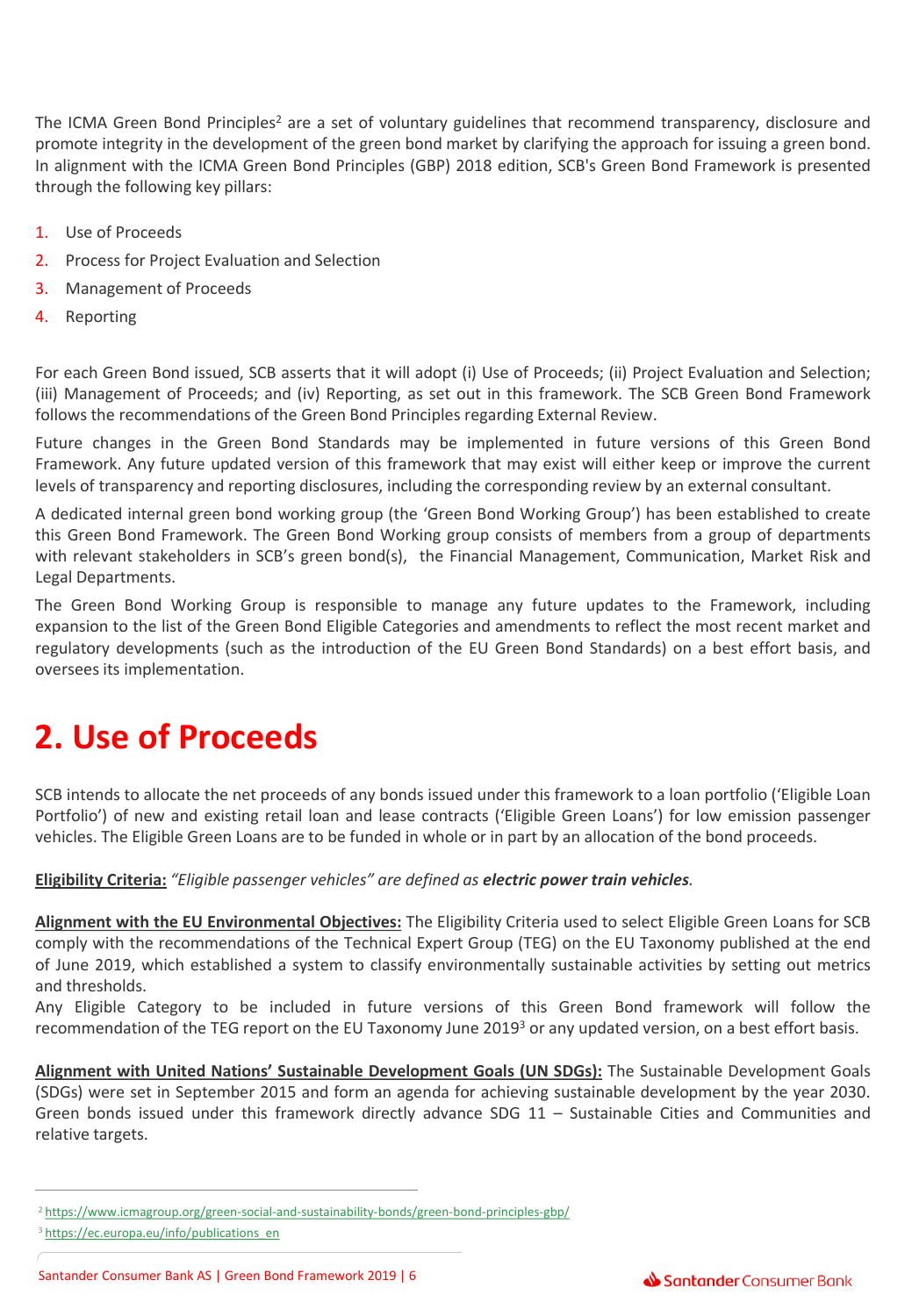### **Use of Proceeds table**

| <b>ICMA GBP</b><br>category    | <b>Eligible Green</b><br>Category<br><b>Description</b> | <b>Eligibility</b><br>to Green<br><b>Bond</b> | <b>Alignment with EU</b><br><b>Taxonomy</b><br><b>Contribution to UN SDGs4</b><br><b>Environmental</b><br>Objectives <sup>5</sup>                                                                                                                                                                                                                                                                                                                                                       |  |
|--------------------------------|---------------------------------------------------------|-----------------------------------------------|-----------------------------------------------------------------------------------------------------------------------------------------------------------------------------------------------------------------------------------------------------------------------------------------------------------------------------------------------------------------------------------------------------------------------------------------------------------------------------------------|--|
|                                | Loans for electric<br>powertrain<br>vehicles            | 100%                                          | Environmental<br>SUSTAINABLE CITIES<br>SDG 11: Sustainable<br>Objective (1):<br><b>Cities and Communities</b><br>Climate Change<br>Mitigation                                                                                                                                                                                                                                                                                                                                           |  |
| Clean<br><b>Transportation</b> |                                                         |                                               | Target 11.2: By 2030, provide access to<br><b>Substantial</b><br>safe, affordable, accessible and sustainable<br>contribution to<br>transport systems for all, improving road<br><b>Climate Change</b><br>safety, notably by expanding public<br>mitigation $(1.c)$ :<br>transport, with special attention to the<br>Increasing clean or<br>needs of those in vulnerable situations,<br>women, children, persons with disabilities<br>climate-neutral<br>and older persons.<br>mobility |  |

## **3. Process for Project Evaluation and Selection**

### 3.1 Description of the Loan Evaluation and Selection process

SCB will be responsible for identification and record keeping of new and existing loans that meet the eligibility criteria. A green register of Eligible Green Loans will be kept by SCB and SCB will select from the register the Eligible Green Loans available for green bond funding.

The Green Bond Working Group will meet on a regular basis (at least annually) and will conduct an additional review on the selected loans to ensure ongoing compliance with the eligibility criteria.

SCB takes care that all selected Eligible Green Loans comply with official national standards and local laws and regulations on a best effort basis. It is part of the general transaction approval process within SCB to ensure that all activities comply with internal environmental and social standards. These minimum ESG requirements are continuously developed and renewed in SCB and in Santander Group internal policies, whose implementation helps to mitigate any environmental and social risks associated with the Eligible Green Loans.

Examples of relevant policies are the SCB Nordic Wholesale and Retail Credit Policies and the Santander Group's General Sustainability Policy, Climate Change and Environmental Management Policy.

Santander Group's environmental and social policies can be found on: [https://www.santander.com/csgs/Satellite/CFWCSancomQP01/en\\_GB/Corporate/Sustainability/Santander-and](https://www.santander.com/csgs/Satellite/CFWCSancomQP01/en_GB/Corporate/Sustainability/Santander-and-sustainability/Policies-.html)sustainability/Policies-.html.

Currently, SCB does not conduct any internal Do No Significant Harm (DNSH) assessment to eligible vehicles but assumes that car manufacturers, vehicles and components comply with local and EU regulation, directives and agreements, such as the Certificate of conformity (CoC) and Conformity of Production (CoP).

<sup>4</sup> In alignment with ICMA "Green and Social Bonds: A high-level mapping to the Sustainable Development Goals" 2018

<sup>&</sup>lt;sup>5</sup> In alignment with the EU Taxonomy Environmental Objectives as defined in Article 5, amendment 41 and Article 6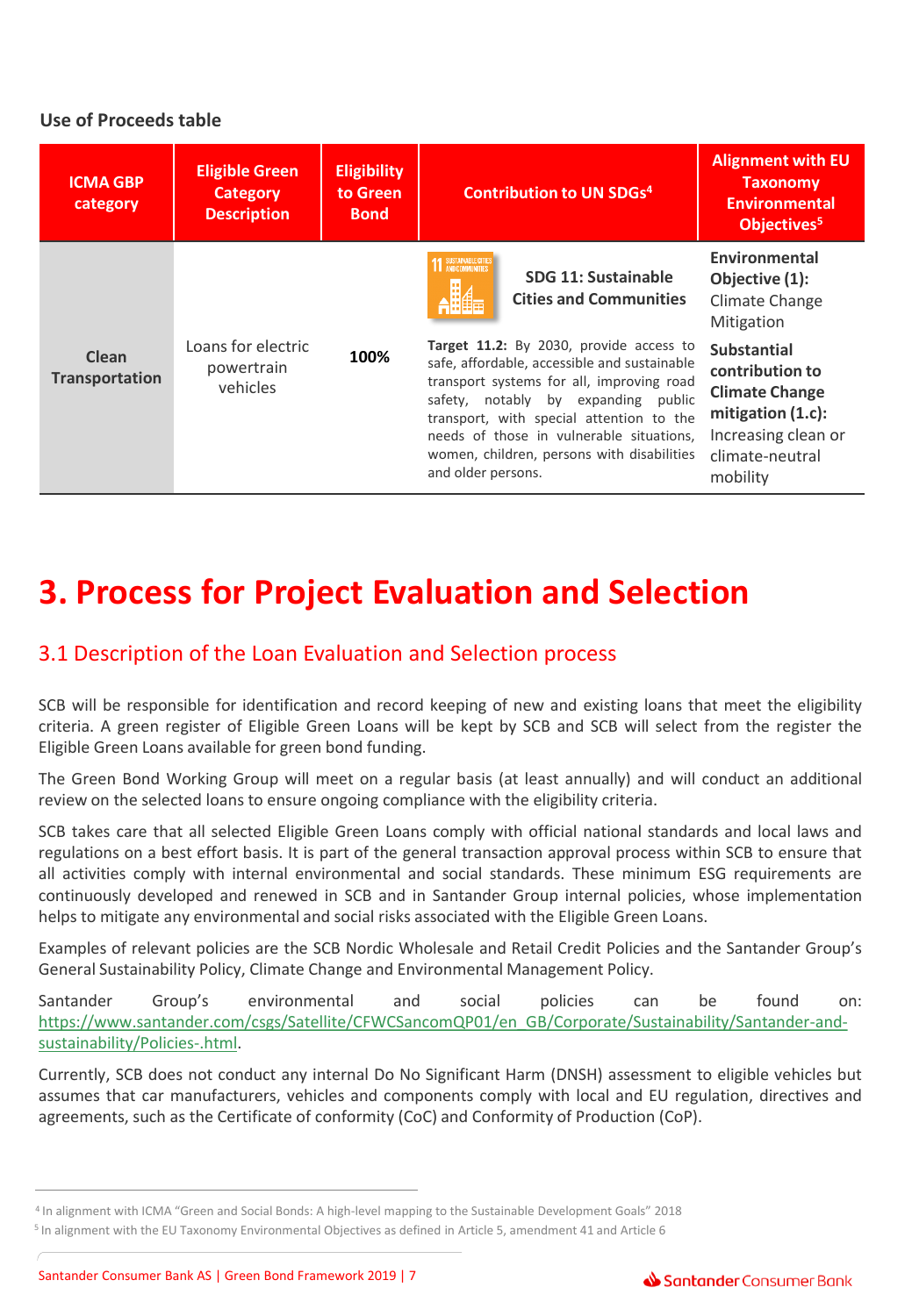### 3.2 Environmental Exclusions

Vehicles which do not meet the Eligibility Criteria will be automatically excluded from the Eligible Green Loan Portfolio. Therefore the following power-trains vehicles are excluded:

- Conventional Internal Combustion Engines (ICEs);
- Hybrid electric, including Plug-in Hybrid Electric Vehicles (PHEVs);
- Liquefied Petroleum Gas (LPGs);
- Compressed Natural Gas (CNG);
- Ethanol;
- Biofuels.

## **4. Management of Proceeds**

The net proceeds of green bonds (the 'Green Bonds') issued under this framework will be managed by SCB in a portfolio approach.

SCB intends to allocate the proceeds from the Green Bonds to a portfolio of loans that meet the use of proceeds eligibility criteria and in accordance with the evaluation and selection process presented above, the Eligible Green Loan Portfolio.

SCB intends to designate sufficient Eligible Green Loans in the Eligible Green Loan Portfolio to ensure that the size of the Eligible Green Loan Portfolio always matches or exceeds the total balance of all outstanding Green Bonds. When necessary, additional Eligible Green Loans will be added to the Eligible Green Loan Portfolio to ensure the sufficient and timely allocation of the incremental net proceeds.

During the life of the Green Bonds, and upon becoming aware, if a loan ceases to fulfil the eligibility criteria, SCB will remove the loan from the Eligible Green Loan Portfolio and replace it, when necessary, as soon as reasonably practicable.

Pending the full allocation to the Eligible Green Loan Portfolio, SCB will hold and / or invest the balance of net proceeds not yet allocated, at its own discretion, in its treasury liquidity portfolio (in cash or cash equivalents, money market funds, etc.).

## **5. Reporting**

The Green Bond Principles require green bond issuers to keep investors and other stakeholders updated on the allocation of proceeds. In addition to information related to the projects to which green bond proceeds have been allocated, the Green Bond Principles recommend communicating on the expected impact of the projects.

On a best effort basis, SCB will align the reporting with the portfolio approach described in "Green Bonds - working towards a Harmonized Framework for Impact Reporting (June, 2019)<sup>6</sup>".

SCB intends to report to investors within one year from the date of a Green Bond transaction and annually thereafter, until the proceeds have been fully allocated.

Both the allocation report and the impact report will be made available on the SCB website at <https://www.santanderconsumer.no/om-oss/investor-relations/>.

<sup>6</sup> [https://www.icmagroup.org/assets/documents/Regulatory/Green-Bonds/June-2019/Handbook-Harmonized-Framework-for-Impact-Reporting-WEB-](https://www.icmagroup.org/assets/documents/Regulatory/Green-Bonds/June-2019/Handbook-Harmonized-Framework-for-Impact-Reporting-WEB-100619.pdf)100619.pdf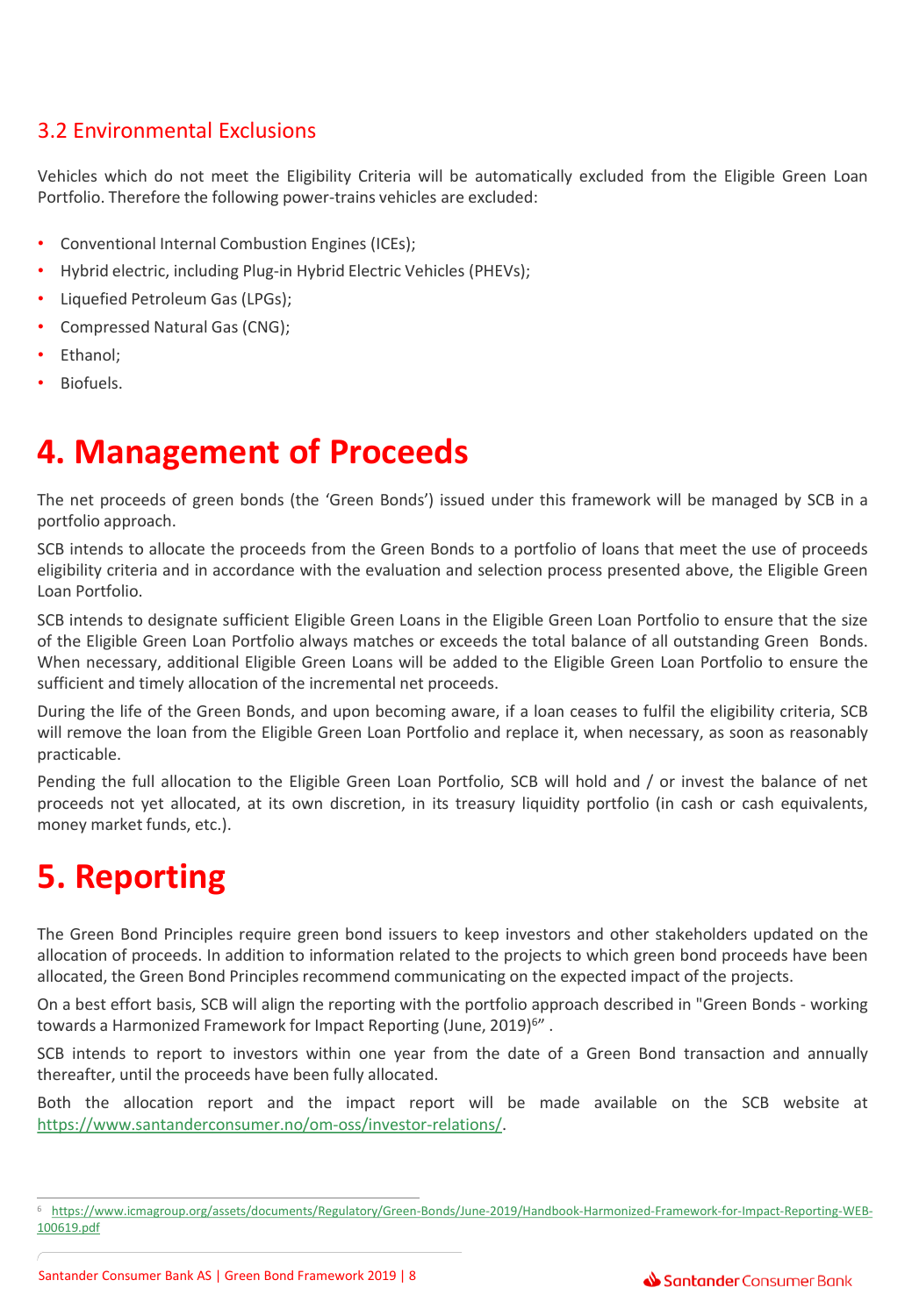## 5.1 Allocation Reporting

The allocation report will provide, on an aggregated basis, indicators such as:

- the size of the identified Eligible Green Loan Portfolio;
- the total amount of proceeds allocated to Eligible Green Loans;
- the balance (if any) of unallocated proceeds;
- the amount or the percentage of new financing and refinancing;
- the geographic allocation of the assets (at country level).

### 5.2 Impact Reporting

The impact report may provide:

- A description of the Eligible Green Projects;
- The breakdown of Eligible Green Projects by nature of what is being financed (financial assets);
- Metrics regarding projects' environmental impacts as described below:
	- o Estimated ex-ante annual GHG emissions reduced / avoided in tons of CO2 equivalent vs fuel-based powertrain vehicles;
	- o Volume (in liters) of gasoline saved per year.

#### **Environmental impact estimation**

SCB has appointed the third-party specialized consultant Multiconsult to assess the impact of electric vehicles in Norway on climate gas emissions. The Bank's portfolio is assessed regarding direct emissions (Scope 1) and indirect emissions related to electric power production (Scope 2), categorization of the emissions is based on the CBI Guidelines. In future versions of the report, SCB might decide to include additional calculation on Scope 3 emissions. Multiconsult's report will be made available on the SCB website at [https://www.santanderconsumer.no/om-oss/investor-relations/.](https://www.santanderconsumer.no/om-oss/investor-relations/)

## **6. External Review**

### 6.1 Pre-issuance verification

#### **a) Second Party Opinion**

Sustainalytics, a provider of environmental, social and governance (ESG) research and analysis, has evaluated SCB's Green Bond Framework and its alignment with relevant environmental standards and has provided views on the robustness and validity of the Green Bond Framework within the meaning of the Green Bond Principles ("GBP"), version 2018, in its Second Party Opinion. The Second Party Opinion, as well as the SCB's Green Bond Framework will be published on the SCB website at [https://www.santanderconsumer.no/om-oss/investor-relations/.](https://www.santanderconsumer.no/om-oss/investor-relations/)

### *b) Climate Bond Initiative (CBI) Certification*

SCB intends to obtain accreditation of the CBI certificate for the inaugural Green Bond with the SCB's Green Bond Framework being aligned with the CBI Low Carbon Transport Standards. Sustainalytics, an approved third party verifier, has been appointed to confirm the Framework's conformance with the Low Carbon Transport of the Climate Bond Standards.

### 6.2 Post-issuance verification

SCB may request on an annual basis, starting one year after issuance and until full allocation, a limited assurance report of the allocation of the bond proceeds to eligible assets, provided by an external auditor.